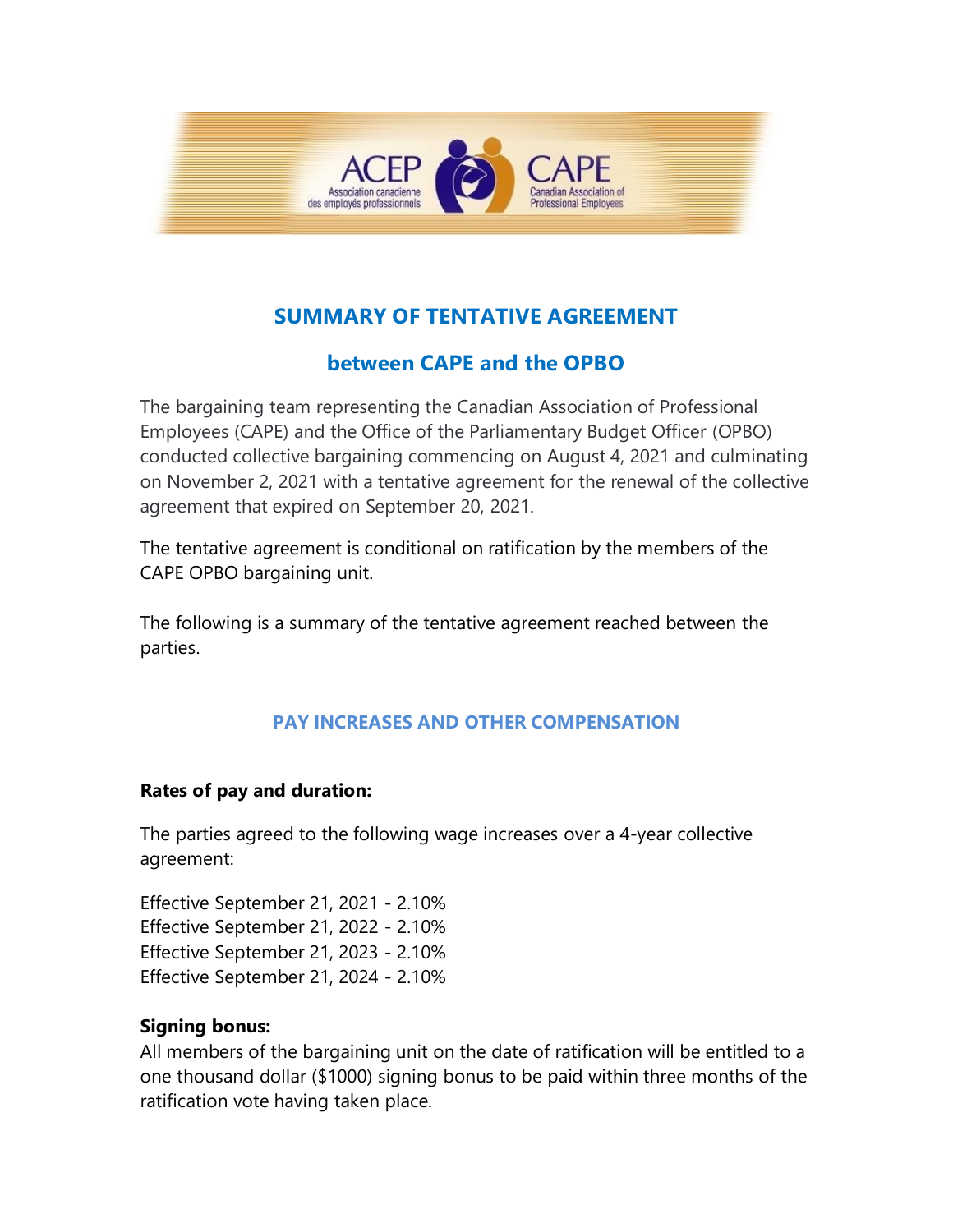#### **Bilingualism bonus:**

The parties agree that in the event any Federal Public Service bargaining unit negotiates improvements to the rate of compensation for the bilingualism bonus, the parties will re-open the collective agreement in order to negotiate the same change to the collective agreement.

### **OTHER CHANGES**

#### *Working conditions:*

**Teleworking:** The agreement is amended to refer specifically to the ability to "telework" versus the previous language that referred to the ability to "work at home on an occasional basis". Although the ability to telework remains at the discretion of the Employer, a letter of assurance is provided detailing the factors that the Employer will consider when reviewing requests for telework and that these requests will not be unreasonably denied (see in Appendix 1).

**Protection against electronic surveillance:** Introduction of a new article wherein the Employer recognizes the importance of preserving a reasonable expectation of privacy for employees while they are working, as well as preserving human involvement in workplace decisions directly affecting employees. In addition, the Employer is to provide notice to the Association if any electronic surveillance is utilized.

**Technological change:** The notice period for the Employer to advise of any major technological change in equipment has been increased from 2 months to 4 months and the Employer shall consult the Association within 30 days after having provided that notice. The notice shall include the reason, the date, the number of affected employees by the technological change and the impact of such change on terms and conditions or security of employees.

#### *Career development:*

**Attendance at Conferences and Conventions:** Expanded to include attendance at conferences and conventions related to a field of specialization or for the purposes of career development and training in areas that are not directly linked to an employee's position, subject to budgetary and operational constraints.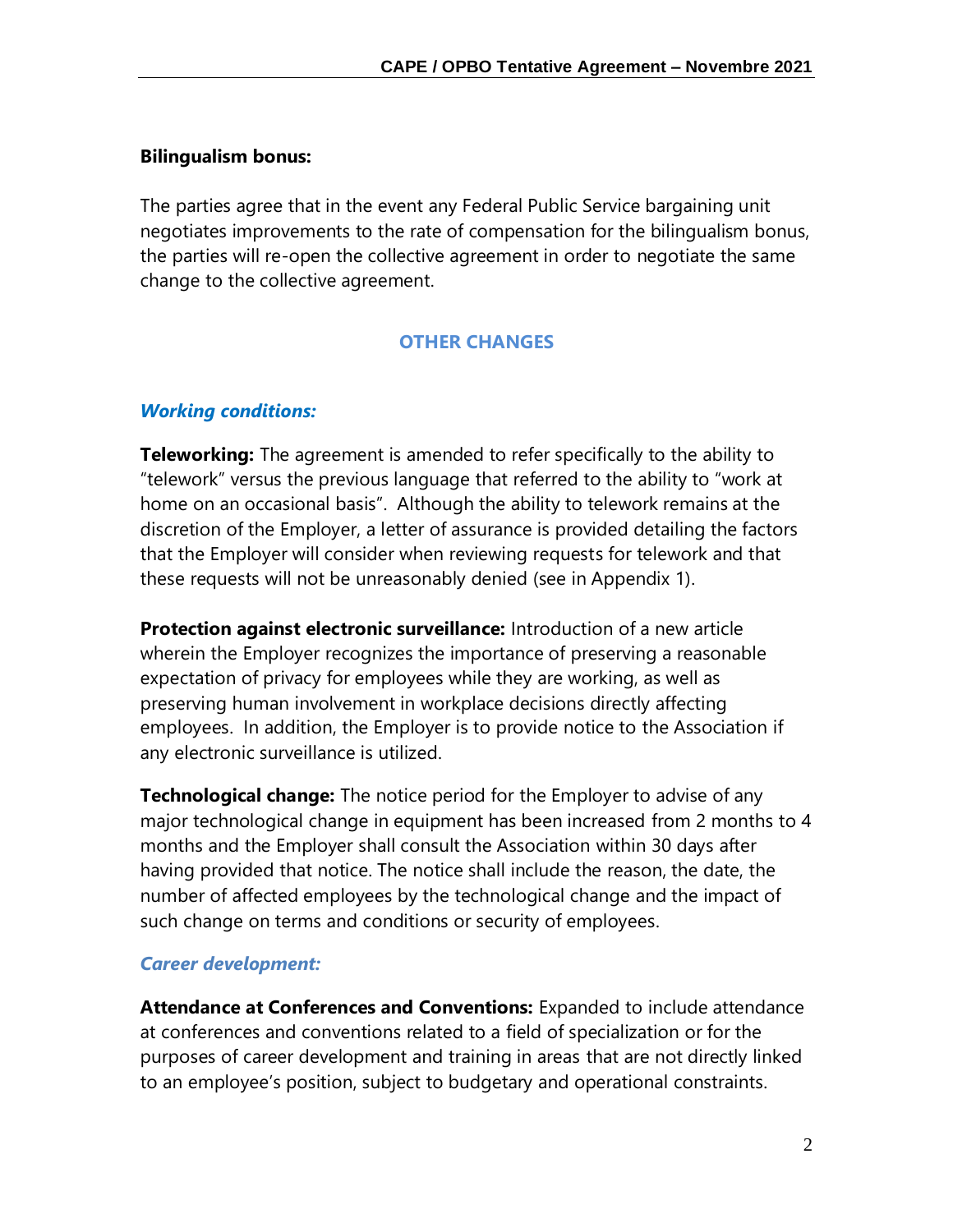**Reimbursement of Membership Fees:** Expanded the reimbursement of membership fees to cover professional membership or registration fees which are reasonably related to the performance of an employee's position as opposed to being a requirement for the continuation of the performance of the duties of his/her position.

#### *Leaves:*

**Bereavement Leave:** Expanded the definition of immediate family to include parents of a common-law partner.

**Leave with Pay for Family-Related Responsibilities:** Expanded the definition of family to include parents-in-law, son-in-law and daughter-in-law.

**Domestic Violence Leave:** Introduction of a new 10 day leave with pay for employees who are the subject of domestic violence or are the parent of a child who is subject to domestic violence and the terms that govern this leave.

**Designated Paid Holidays:** Inclusion of the new National Day for Truth and Reconciliation in the collective agreement.

**Maternity & Parental Leaves and Allowances:** The parties agree that in the event any other Parliamentary or Federal Public Service bargaining unit negotiate improvements of the same nature as proposed by CAPE, the parties will re-open the collective agreement in order to negotiate the same change to the collective agreement. The said CAPE proposals are (1) an increased rate of payments for leave periods prior to and post eligibility for EI payments (from 55.8% to 93% of wages); and (2) the introduction of a "sliding-scale" top-up rate for individuals wishing to take more than 12 months but less than 18 months of combined maternity/parental leave.

The parties further agreed to update the collective agreement to align with the recent changes to the QPIP.

### *Additional General Updates:*

**Harassment:** In light of the amendments to the *Canadian Labour Code*, the article has been expanded to include Violence in the workplace.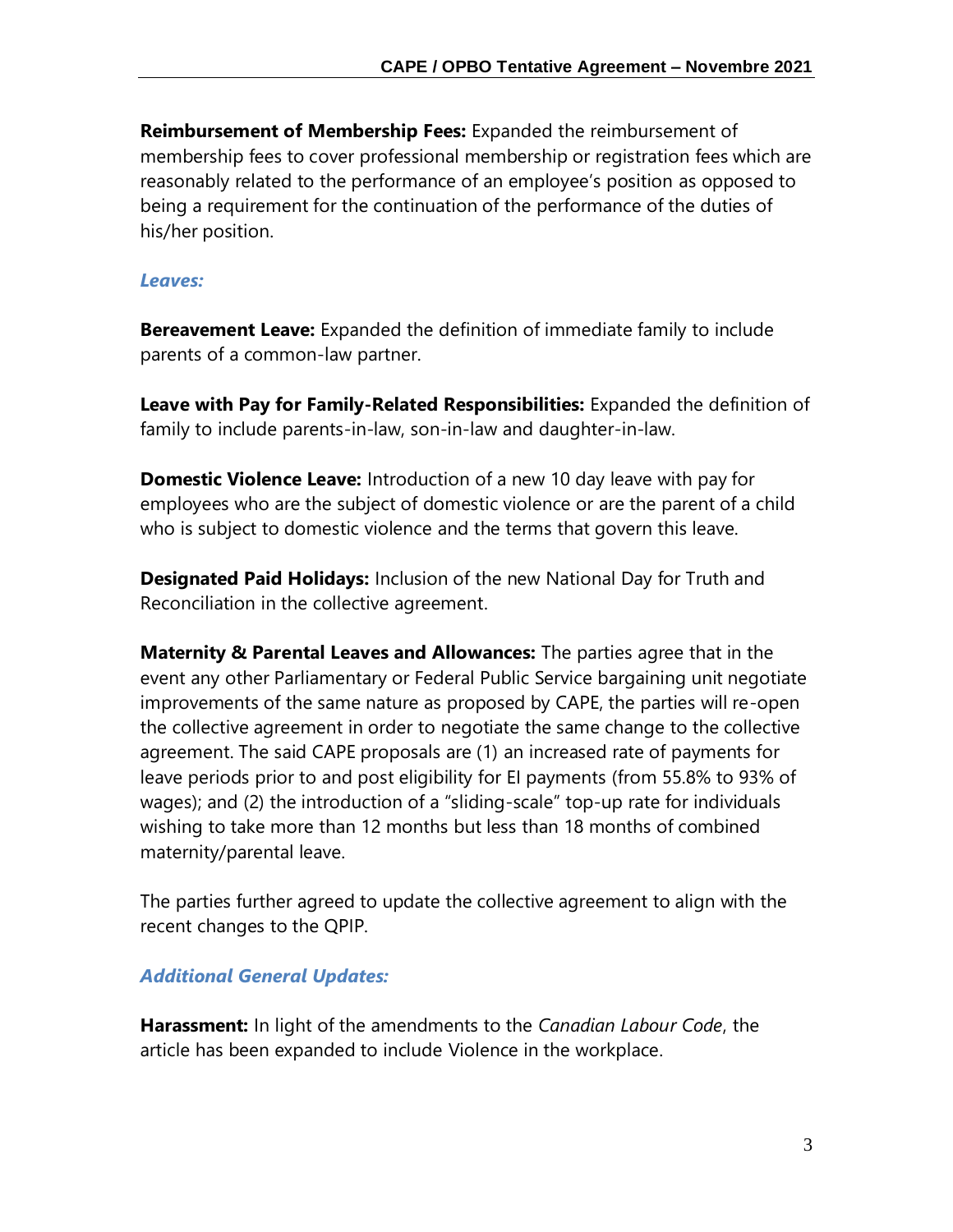**Gender neutrality:** Before the expiry of the collective agreement, both parties will jointly review the collective agreement and render the language genderneutral.

**Information:** Expanded to ensure the Association obtains the necessary information from the Employer to be able to communicate with its members as well as to provide information about the Association to all new employees.

### **Appendix 1: Letter of Assurance**

November XX, 2021

Mr. Greg Phillips National President Canadian Association of Professional Employees 100 Queen St., 4<sup>th</sup> Floor Ottawa, ON K1P 1J9

Dear Mr. Phillips,

This will confirm that the Office of the Parliamentary Budget Officer intends to maintain its current hybrid model and practice regarding employees teleworking due to the current public health restrictions and directives in relation to the COVID-19 pandemic.

Once public health authorities have determined that those restrictions and directives are no longer required, the OPBO will determine an appropriate teleworking model based on its operational requirements. In considering postpandemic requests for telework, the OPBO will:

- (a) Consider models adopted by other employers particularly other parliamentary employers;
- (b) Observe any relevant directions or recommendations from House of Commons, the Senate and the federal government;
- (c) Be guided by the following principles: